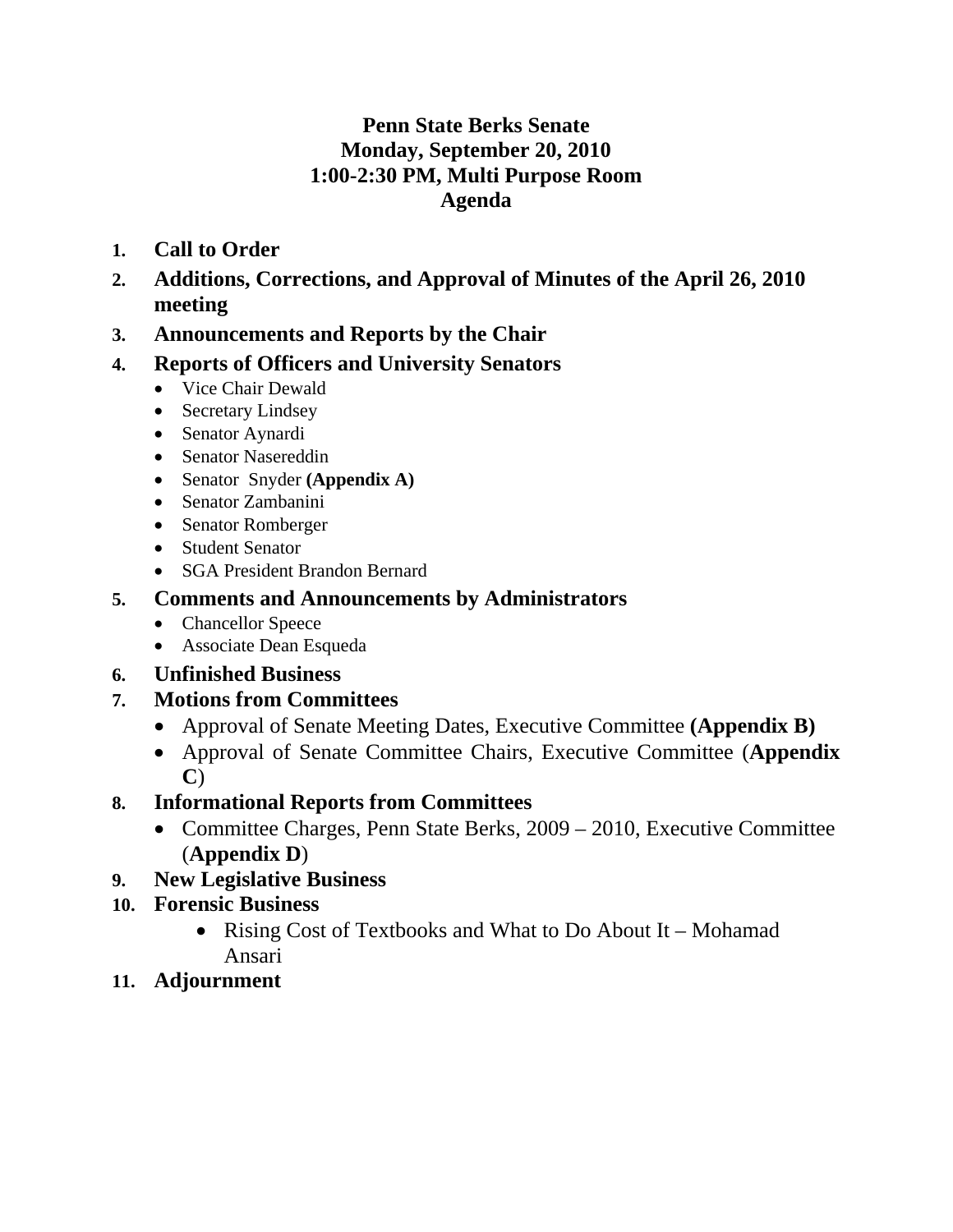### **Penn State Berks Senate Monday, April 26, 2010 1:00-2:30 PM, Multi-Purpose Room**

Attendees: Mohamad Ansari, Jennifer Arnold, Martha Aynardi, David Bender, William Bowers, Tricia Clark, Nancy Dewald, Bob Forrey, Rachel Friedman, Paul Frye, Sudip Ghosh, Bruce Hale, Jennifer Hillman, James Karlinsey, Samantha Kavky, Pat Kohrman, Abdullah Konak, Jim Laurie, Eric Lindsey, Michelle Mart, Cesar Martinez-Garza, Deena Morganti, Mike Moyer, Marilyn Mussomeli, Tami Mysliwiec, Randall Newnham, Cheryl Nicholas, JoAnne Pumariega, Jianbing Qi, Michele Ramsey, Andrew Romberger, Sue Samson, John Shank, Stephen Snyder, Terry Speicher, Lorena Tribe, Robert Zambinini, Mitch Zimmer (Faculty); Mary Lou D'Allegro, Sandy Kreis, Marie Smith (Staff); Pradip Bandyopadhyay, Kim Berry, Paul Esqueda, Walt Fullam, Janelle Larson, Dennis Mays, Belen Rodriguez-Mourelo, Blaine Steensland (Administration); Dillon Kenniston, Eric Miggins, Nick Yeager (Students)

### **1. Call to Order**

### **2. Approval of Minutes of the Preceding Meetings- Minutes of March 22, 2010–** *The minutes were approved.*

### **3. Announcements and Reports by the Chair –**

- The University Senate passed a resolution on January 26 stipulating that the college and each commonwealth campus develop a workload policy. The intent is to bring to light any inconsistencies that may currently exist. An Ad Hoc Committee was formed and has met with the Chancellor and Associate Dean. The current workload policy in place at Berks is being followed and can be found in the faculty handbook. The Associate Dean has reviewed the current policy. The committee members are in agreement that this policy should be the basis of the report for Berks and should be submitted to the Provost for review. This finalized policy will be forwarded to the faculty for vote on electronic ballot once the process has been completed.
- The SGA forwarded a proposal for the Final Year Engagement Plan. The initial discussions pertaining to this should begin with the Program Coordinators.

### **4. Reports of Officers and University Senators**

- Vice-Chair Dewald The Vice-Chair wished to acknowledge the faculty members serving on committees this past year and especially the Committee Chairs. Also recognized were members of the Executive Committee, Secretary Eric Lindsey and Chair Andy Romberger.
- **Secretary Lindsey No Report**
- **Senator Aynardi** There will be a vote tomorrow pertaining to the add/drop policy. The new policy would allow for the student to have an 8-hour extension to add a class following the deadline for dropping a class. Approval appears to be favorable. Currently under review is the process of keeping eLion live for students once this new policy is in place.
- **Senator Bowers No Report**
- **Senator Nasereddin No Report**
- **Senator Zambanini** The next University Senate meeting will be held tomorrow. The minutes from the Curricular Affairs Committee meeting will be coming out later today.
- **Senator Romberger** The Provost was in attendance at the latest Senate Council meeting. Discussions at the meeting included finances and enrollment figures. The expectation is to receive a flat appropriation from the state for this year. Student enrollment figures, applications and paid-accepts all appear to be positive for the University for the 2010-11 academic year. Dr.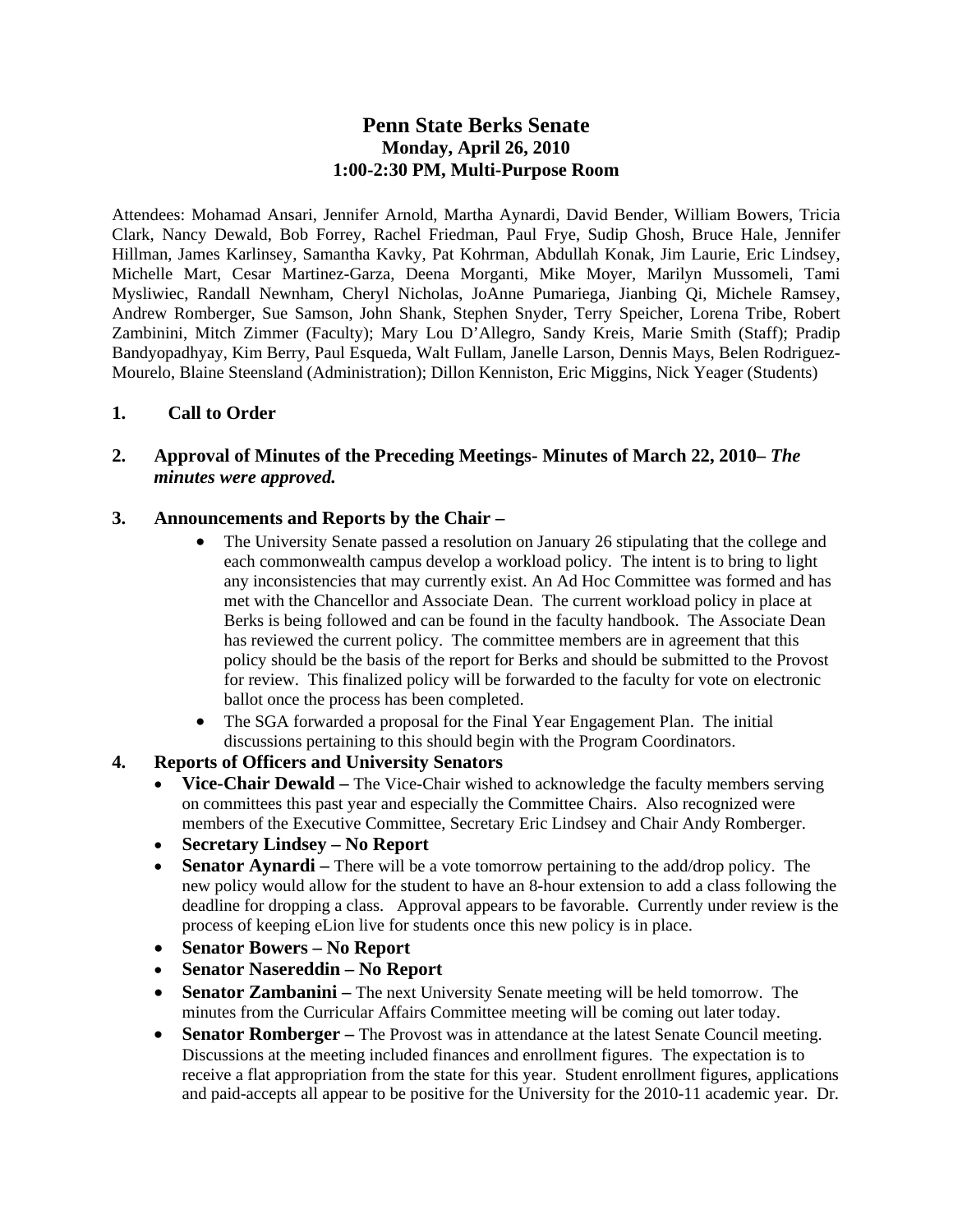Blaine Steensland reported that Berks is on target for the enrollment allotment of 800 students for the baccalaureate programs. As anticipated, the preregistration figures are behind from last year; however, the expectation is that the shortfall will be made up with the incoming class.

- **Student Senator Kenniston** Although there remains to be concerns with logistics of the new add/drop policy and that it may be met with some resistance, it is felt that it is a step in the right direction; the vote will be in support of the new policy.
- **SGA President Yeager** 
	- Any comments, questions or concerns regarding the Final Year Engagement Plan should be brought to the attention of the SGA President.
	- There is an effort underway on behalf of the students to look at restructuring eLion. Legislation was passed a few weeks ago at the CCSG to get this effort underway. It is anticipated that this will be met without any resistance.
	- Veterans Remembrance Week was held the week of April  $11<sup>th</sup>$  and was a big success.
	- Restructuring will take place for next year to promote further efficiency within the SGA.
	- The SGA Awards Banquet was held on April  $18<sup>th</sup>$ . The SGA Officers for 2010-2011 were named and are as follows: Brandon Bernard, President; Kevin McCarthy, Vice-President, and Brittany Chiles, Financial Manager.

#### **5. Comments and Announcements by Administrators**

- **Chancellor Speece Not Present**
- **Associate Dean Esqueda** 
	- Acknowledgement was given to Chair Dewald on behalf of her work with the Academic Affairs Committee.
	- The Student Awards Ceremony was held last evening and was a big success. Acknowledgement went out to the committee members: Dr. Martha Aynardi, Dr. David Bender and Deb Moller on putting together a wonderful program.
	- The Internationalization Committee has submitted their report for review. The draft is very thorough; minor additions will be made. The finalized plan will be shared in the near future. Acknowledgement went out to Dr. Randall Newnham and the committee for their efforts.

#### **6. Unfinished Business – None**

### **7. Motions from Committees –**

- **Recommendation from FAC and SPBC on Faculty Salaries (Appendix A)** 
	- The Executive Committee submitted a recommendation that the administration investigate any disparities concerning faculty salaries and seek ways to correct them over time.
	- A vote was called and the *motion was approved.* There were 46 votes; 42 in favor, 2 opposed and 2 abstentions.

### **8. Informational Reports from Committees**

- **Physical Facilities & Safety Committee Minutes (Appendix B) Khaled Abdou**
- **Physical Facilities & Safety Committee Informational Report on Smoking Policy (Appendix C) – Khaled Abdou**
- **Academic Affairs Minutes (Appendix D) Nancy Dewald The Academic Affairs** Committee has unanimously approved for the accounting option to be added as part of the Business Program.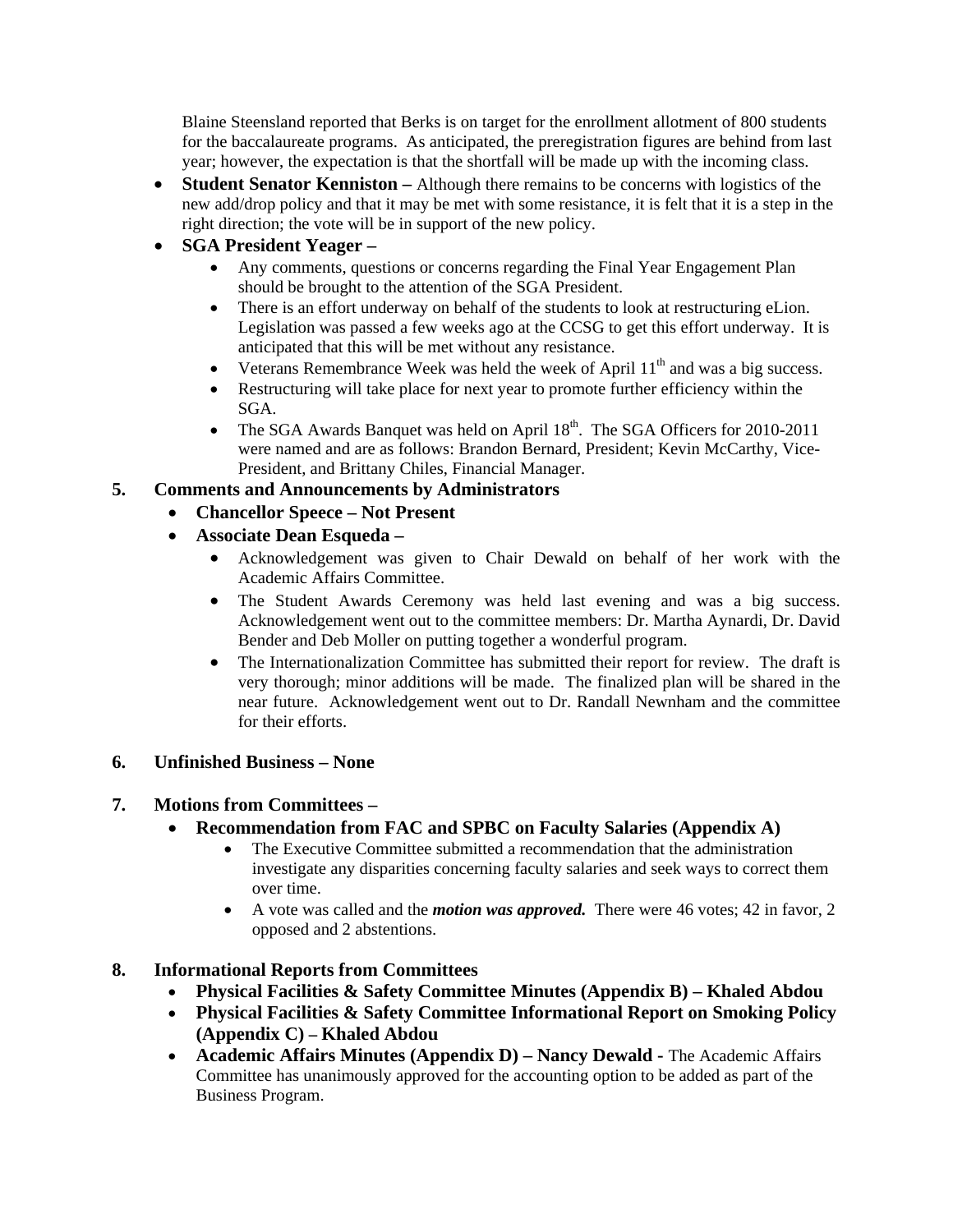- **Academic Affairs Informational Report on eLearning (Appendix E) John Shank**
	- A PowerPoint: *eLearning Trends in Higher Education* was presented at the meeting. President Graham Spanier recently commented that he sees evolutionary changes coming to higher education. It is felt that eLearning will play a large part in this evolutionary change. Currently, a paradigm shift is occurring both nationally and internationally in regard to eLearning, which is why it is important that the University keep up with this growing trend in order to remain competitive and grow our enrollment. It is felt that major changes in education are on the horizon within the next 18-36 months.
	- Also discussed were external e-Learning trends and an evaluation of evidence-based practices in online learning. In looking at what makes sense for Berks, the importance of developing hybrid courses was stressed. Hybrid course offers a face-to-face component. It is felt that this approach would align us closer to our Strategic Plan and with meeting the needs of our students.
	- Debate was opened. Concerns arose relating to the student's perception of taking a course online; that it may be perceived it would be an easy way out or that it may not be as conducive to learning for the student. The focus must be on the quality of the course, which is why hybrid learning is considered the preferred method. It was recommended to review the *Hybrid Course Development Model,* which is located on the Intranet in the eLearning folder. Feedback is encouraged.
	- This presentation was prepared in order to bring about awareness of these trends and to promote discussion and action.
- **Faculty Affairs Minutes (Appendix F) Mitch Zimmer**
- **Strategic Planning and Budget Committee Minutes (Appendix G) Steve Snyder**
- **Student Life Committee Minutes (Appendix H) James Karlinsey**
- **Student Life Committee Informational Report on Student Facilities Fee (Appendix I) – James Karlinsey -** The pursuit of any funding projects was not made for this year due to the larger projects on the horizon.
- **9. New Legislative Business** 
	- **Nomination and Election of Senate Officers** Nominations for Senate Officers have remained open since the last Senate meeting. At the previous Senate meeting, a motion was called to nominate the current roster of Senate Officers for the 2010-2011 academic year: Chair, Dr. Andy Romberger; Vice-Chair, Nancy Dewald; Secretary, Dr. Eric Lindsey. The Chair opened the floor for any changes to the nominations. Hearing none, a motion was called to close nominations for Senate Officers. The *motion was approved unanimously.* A motion was called to re-elect the current roster Senate Officers. The *motion was approved unanimously.*

### **10. Forensic Business – None**

**11. Adjournment –** Prior to the motion for adjournment, the Chair recognized all faculty committee members and in particular the Committee Chairs' and expressed appreciation for all their efforts during this past year. Senator Zambinini also acknowledged Marie Smith for providing assistance to the Secretary. With no additional announcements, the meeting was adjourned.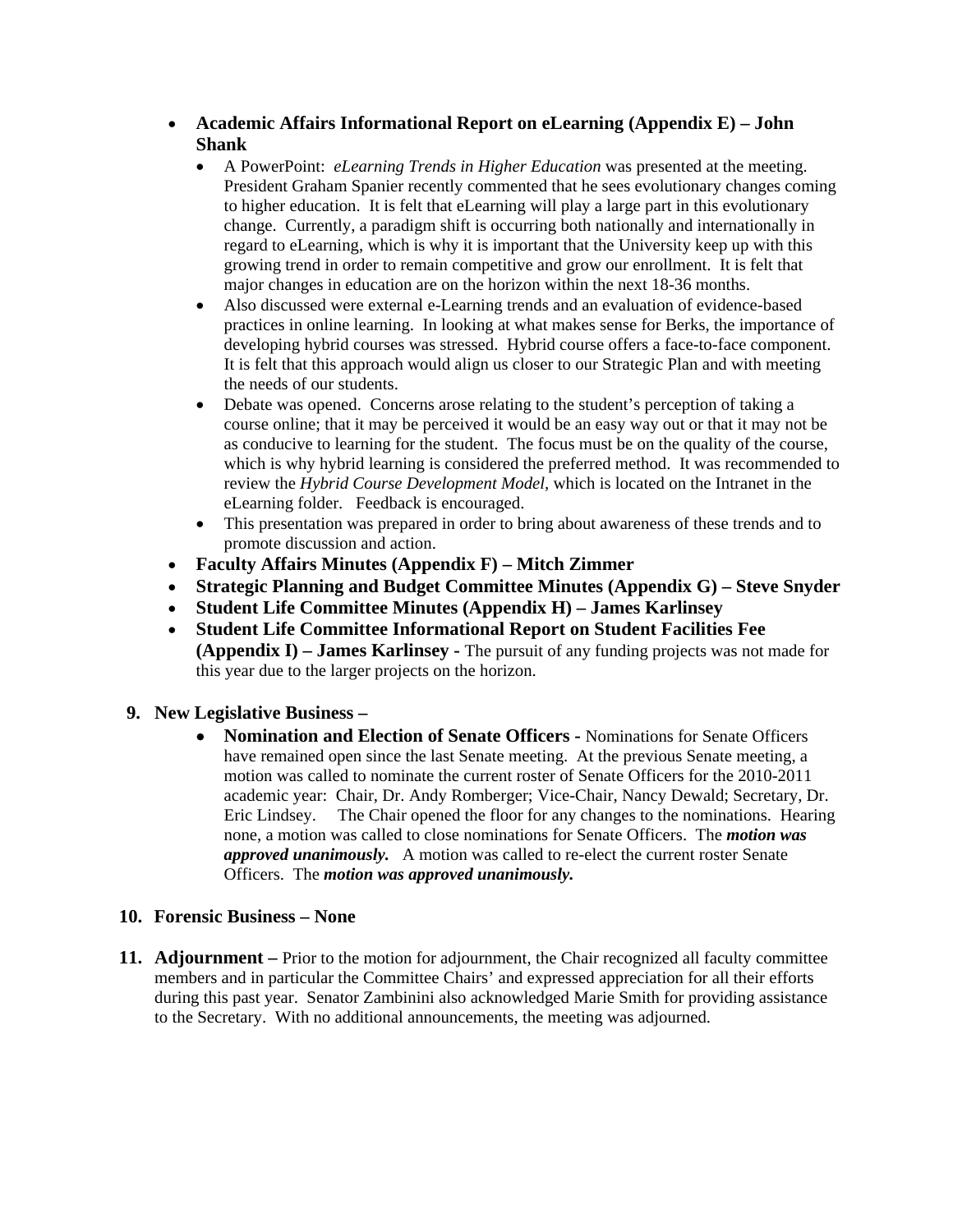# **Appendix A**

Report of University Senator Submitted by Stephen Snyder September 13, 2010

The purpose of this brief report is to note the committee activities and current obligations of this Senator.

Currently, I serve on the Intra-University Relations committee (IRC). Its purpose can found on the University webpage. I will also be serving on the standing Fixed -Term Faculty subcommittee.

The major charges for IRC this year include a re-examination of a report on Fixed-Term faculty that was submitted to and rejected by the Senate Council. An extensively revised informational report will be submitted. IRC will also examine the status of Fixed-Term faculty at Hershey in collaboration with the Faculty Affairs Committee.

IRC may sponsor a report on the Disciplinary Communities webpage. This matter will be resolved quickly, but as a number of committee members articulated concerns, no final decision has been made.

Finally, IRC is considering future collaboration with the Research committee on the evaluation of research support across the campuses. No report is anticipated at this time as IRC's role has not been determined.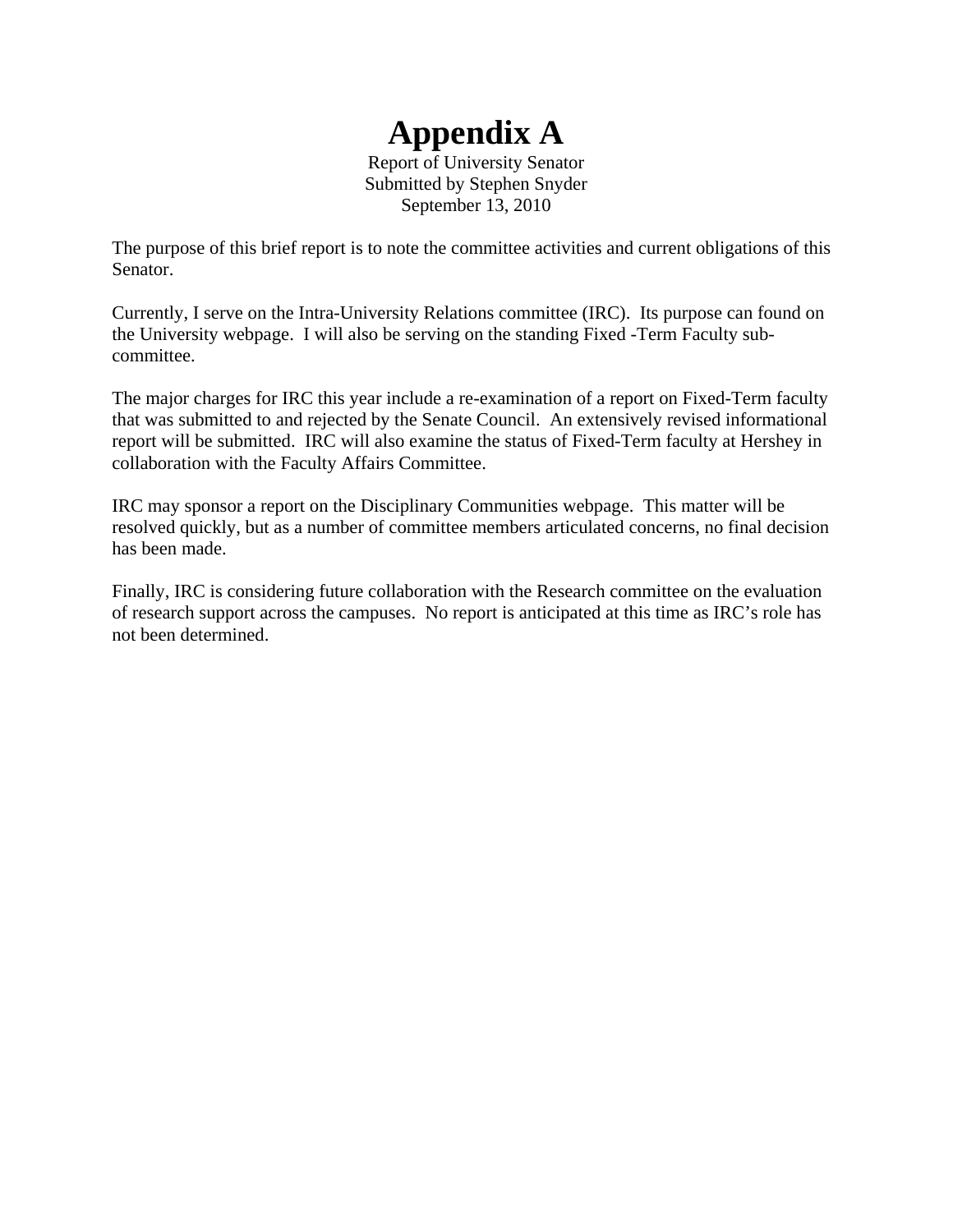# **Appendix B Penn State Berks Senate Calendar 2010-2011**

(Approved by the Berks Senate Executive Committee, June, 2010)

# **Senate Meetings 1:00 to 2:30 PM Perkins Multi Purpose Room**

**Fall 2010** Spring 2011

**Monday September 20, 2010 Monday January 31, 2011** 

**Monday October 25, 2010 Monday March 21, 2011** 

**Monday November 29, 2010 Monday April 25, 2011**

# **Executive Committee Meetings**

**Fall 2010 Spring 2011**

| August 23, 2010; T 115; 1:00-2:30   | January 10, 2011; T 115; 1:00-2:30  |
|-------------------------------------|-------------------------------------|
| October 11, 2010; T 115; 1:00-2:30  | February 28, 2011; T 115; 1:00-2:30 |
| November 15, 2010; T 115; 1:00-2:30 | April 11, 2011; T 115; 1:00-2:30    |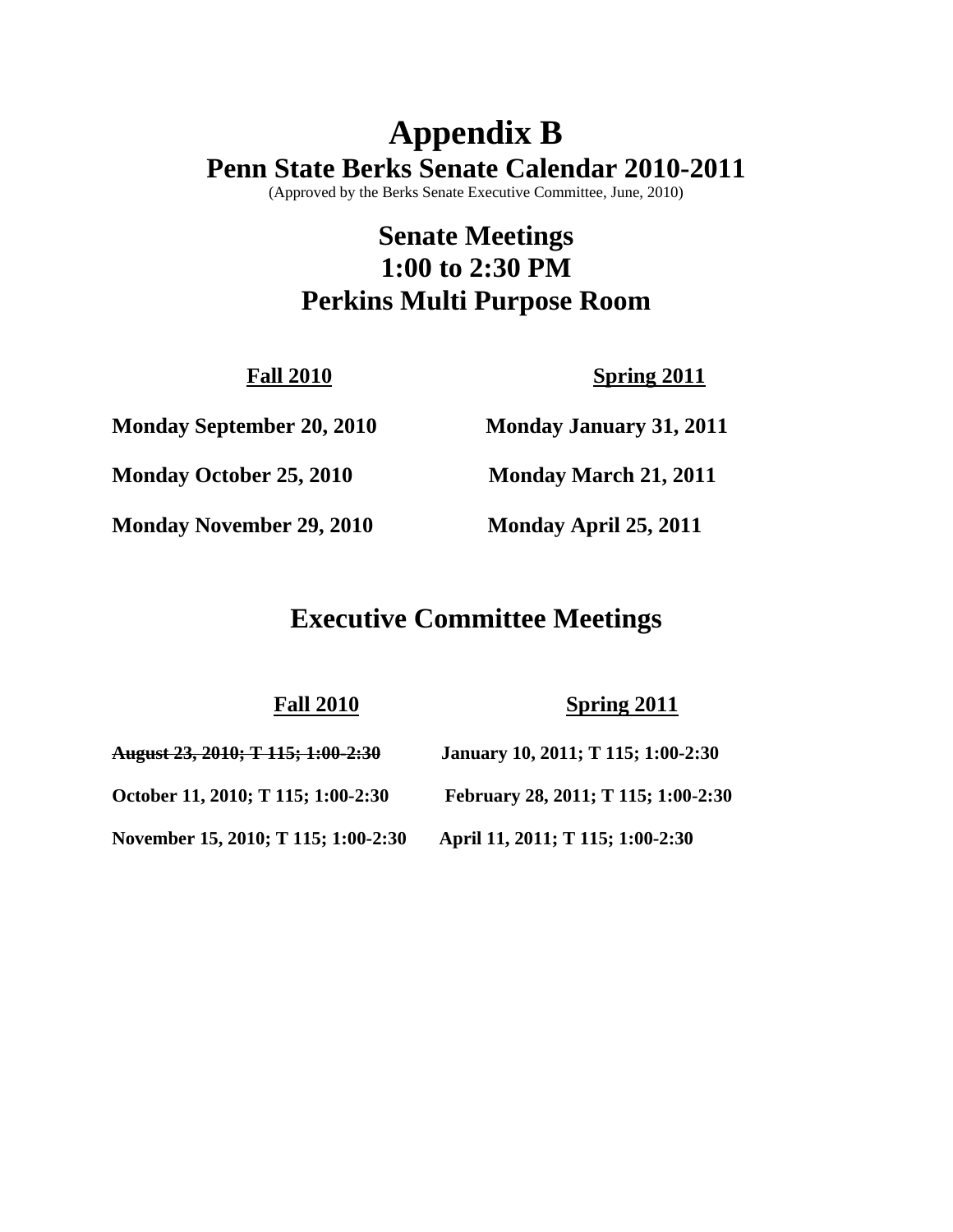# **Appendix C**

# **Summary Information of Penn State Berks Senate Executive Committee, Committee Chairs, and Committee Members, Fall 2010 – Spring 2011**

(Approved by the Berks Senate Executive Committee, August 23, 2010)

# **PENN STATE BERKS SENATE MEMBERSHIP**

The Berks Senate shall include:

- (a) All full time faculty including librarians (**CURRENT TOTAL = 116+4 = 120**)
- (b) The following members of the Administrative Staff
	- Chancellor (ex officio)
	- Associate Dean for Academic Affairs (ex officio)
	- Division Heads of EBC, HASS and Science (ex officio)
- (c) Other members of the Administrative Staff as appointed by the Chancellor
- (d) One senator elected by the professional assistants from among their ranks.

*The total number of senators from categories b, c, and d shall not exceed 10% of the full time faculty including librarians.* 

(e) SGA President and elected student senators *not to exceed 10% of the full time faculty including librarians.*

| <b>EXECUTIVE COMMITTEE</b><br>$(10$ members, 7 unique, 7 voting, quorum = 4) |                                   |          |               |              |
|------------------------------------------------------------------------------|-----------------------------------|----------|---------------|--------------|
| Member                                                                       | Title                             | Phone    | e-mail        | Term expires |
| Andrew<br>Romberger                                                          | Chair                             | 396-6199 | abr1@psu.edu  | 2011         |
| Nancy Dewald                                                                 | Vice Chair                        | 396-6243 | nxd7@psu.edu  | 2011         |
| Eric Lindsey                                                                 | Secretary                         | 396-6033 | ewl10@psu.edu | 2011         |
|                                                                              | <b>Immediate Past Chair</b>       |          |               |              |
| Andy Romberger                                                               | <b>University Faculty Senator</b> | 396-6199 | abr1@psu.edu  | 2011         |
| Bob Zambanini                                                                | <b>University Faculty Senator</b> | 396-6178 | raz3@psu.edu  | 2013         |
| <b>Steve Snyder</b>                                                          | <b>University Faculty Senator</b> | 396-6277 | sis29@psu.edu | 2014         |
| Martha Aynardi                                                               | <b>University Faculty Senator</b> | 396-6228 | mwal@psu.edu  | 2012         |
| Mahdi Nasereddin                                                             | <b>University Faculty Senator</b> | 396-6311 | mxn16@psu.edu | 2012         |
| Mohamad Ansari                                                               | Parliamentarian (non-voting)      | 396-6129 | maa4@psu.edu  | 2011         |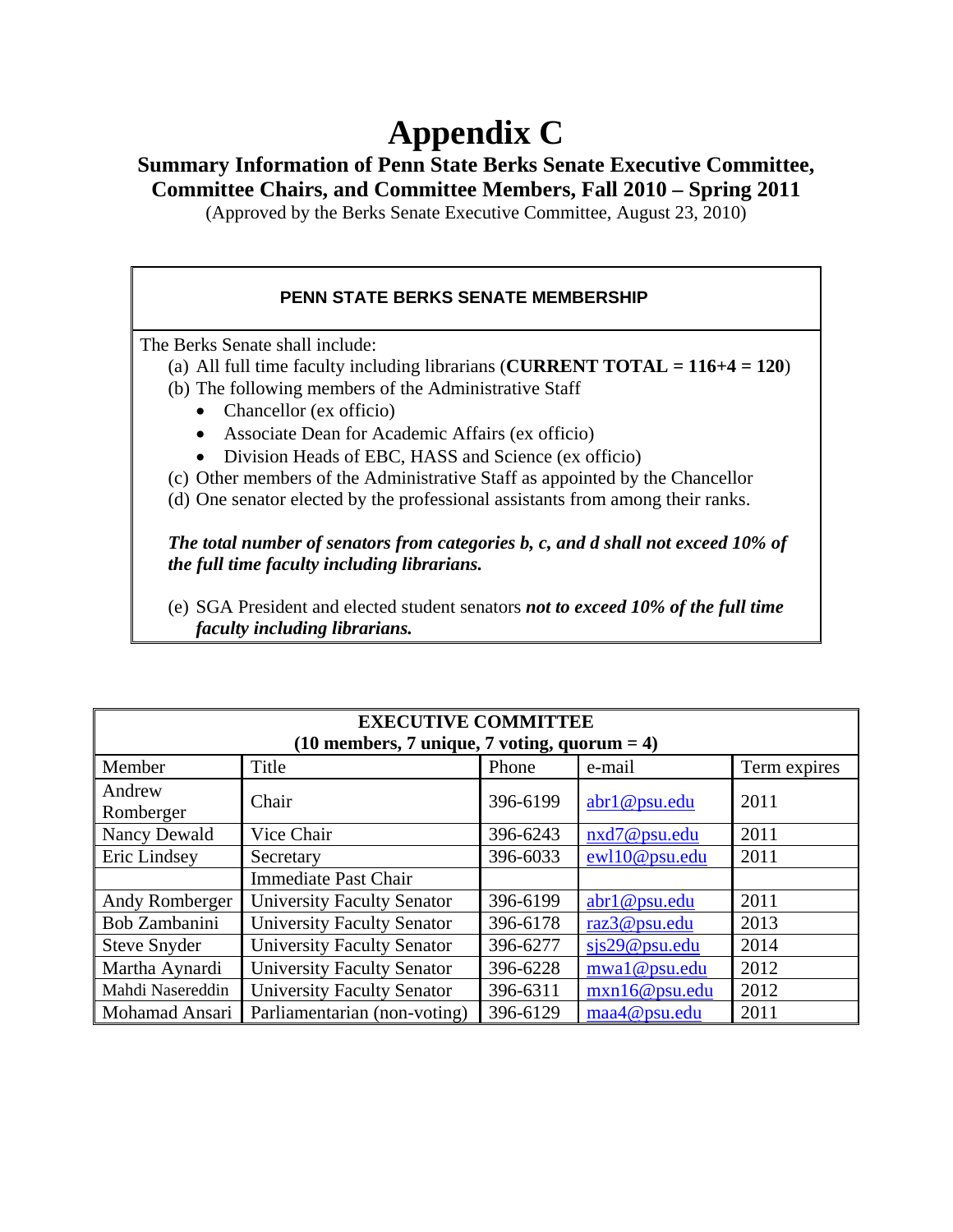| <b>Chairs of the Penn State Berks Senate Committees</b> |                     |          |                |                 |
|---------------------------------------------------------|---------------------|----------|----------------|-----------------|
| Committee                                               | Chairperson         | Phone    | e-mail         | Term<br>expires |
| <b>Academic Affairs</b>                                 | Nancy Dewald        | 396-6334 | nxd7@psu.edu   | 2011            |
| Executive                                               | Andrew<br>Romberger | 396-6199 | abr1@psu.edu   | 2011            |
| <b>Faculty Affairs</b>                                  | <b>Bill Bowers</b>  | 396-6276 | whb108@psu.du  | 2011            |
| <b>Physical Facilities and Safety</b>                   | Ali Alikhani        | 396-6212 | axa12@psu.edu  | 2011            |
| <b>Strategic Planning and Budget</b>                    | <b>Bruce Hale</b>   | 396-6156 | bdh1@psu.edu   | 2011            |
| <b>Student Life</b>                                     | Mike Fidanza        | 396-6330 | maf100@psu.edu | 2011            |

| <b>ACADEMIC AFFAIRS</b> |                                                        |          |               |              |  |  |
|-------------------------|--------------------------------------------------------|----------|---------------|--------------|--|--|
|                         | $(11$ members, $8$ voting)                             |          |               |              |  |  |
| Member                  | Title                                                  | Phone    | e-mail        | Term expires |  |  |
| <b>Khaled Abdou</b>     | Representatives                                        | 396-6173 | kka1@psu.edu  | 2012         |  |  |
| Tom Gavigan             | from EBC Division                                      | 396-6181 | thg2@psu.edu  | 2012         |  |  |
| Michele Ramsey          |                                                        | 396-6148 | emr10@psu.edu | 2012         |  |  |
| Rachel B.               | Representatives<br>from HASS Division                  | 396-6218 |               | 2011         |  |  |
| Friedman                |                                                        |          | rbf12@psu.edu |              |  |  |
| Danny Russell           | Representatives                                        | 396-6009 |               | 2011         |  |  |
| (Fall 2010 only)        | from Science Division                                  |          | dmr18@psu.edu |              |  |  |
| Jennifer Arnold         |                                                        | 396-6002 | ima25@psu.edu | 2012         |  |  |
| <b>Nancy Dewald</b>     | Library Representative                                 | 396-6243 | nxd7@psu.edu  | 2011         |  |  |
| (CHAIR)                 |                                                        |          |               |              |  |  |
| Bob Zambanini           | <b>University Curricular Affairs</b><br>Representative | 396-6178 | raz3@psu.edu  | 2011         |  |  |
| Paul Esqueda            | Associate Dean (non-voting)                            | 396-6417 | puel@psu.edu  | n/a          |  |  |
| David Bender            | Registrar                                              | 396-6090 | dsb@psu.edu   | n/a          |  |  |
|                         | Student Rep. (non-voting)                              |          |               | 2011         |  |  |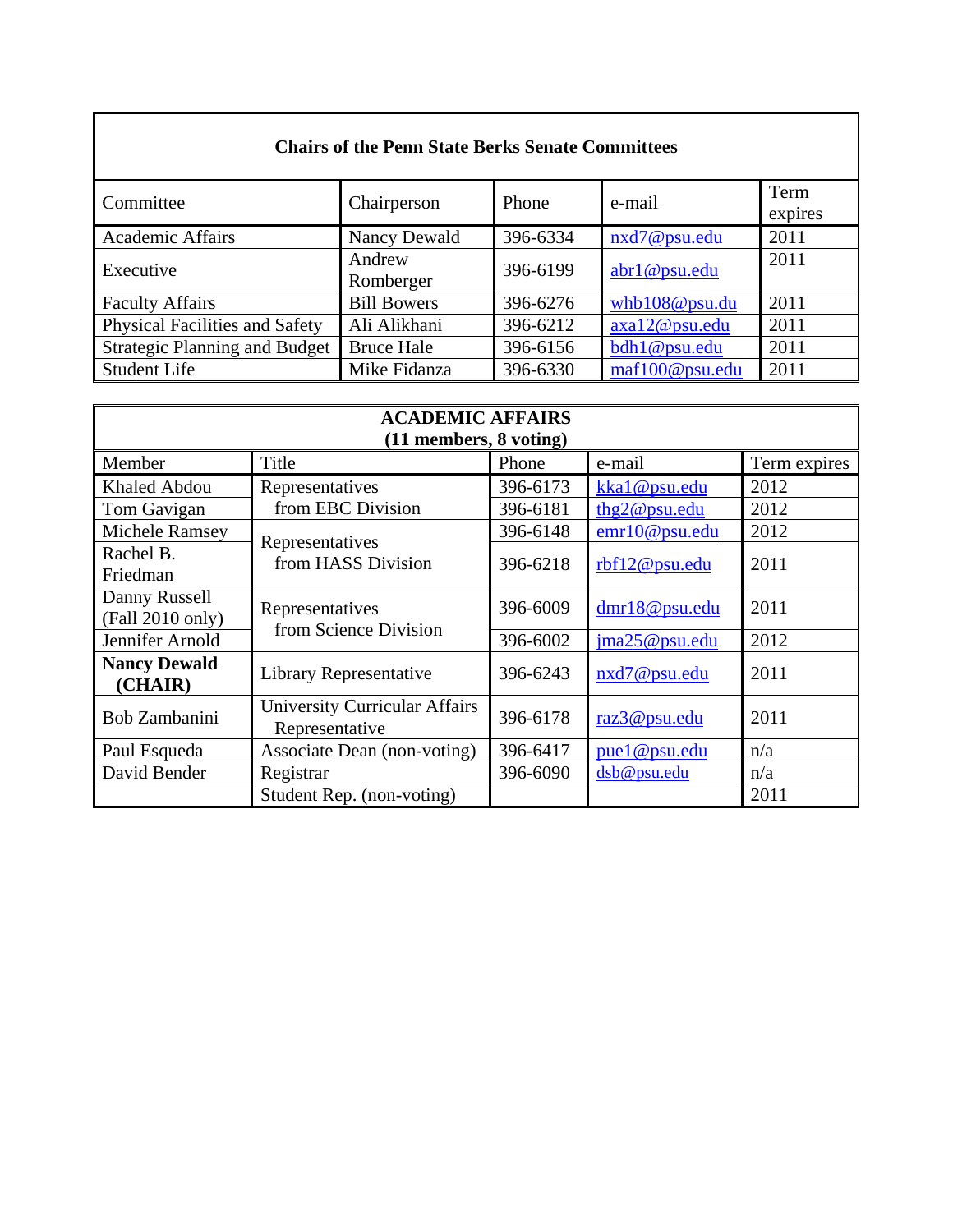| <b>FACULTY AFFAIRS</b><br>(8 members, 7 voting) |                                                     |          |               |              |  |
|-------------------------------------------------|-----------------------------------------------------|----------|---------------|--------------|--|
| Member                                          | Title                                               | Phone    | e-mail        | Term expires |  |
| <b>Bill Bowers</b><br>(CHAIR)                   | Representatives                                     | 396-6327 | j@psu.edu     | 2012         |  |
| Sudip Ghosh                                     | from EBC Division                                   | 396-6346 | sxg38@psu.edu | 2012         |  |
|                                                 | Representatives                                     | $396 -$  | j@psu.edu     | 2012         |  |
| Jennifer Hillman                                | from HASS Division                                  | 396-6147 | jlh35@psu.edu | 2011         |  |
| <b>Bert Eardly</b>                              | Representatives                                     | 396-6129 | bde1@psu.edu  | 2011         |  |
| <b>Robert Forrey</b>                            | from Science Division                               | 396-6366 | rcf6@psu.edu  | 2011         |  |
| Andrew<br>Romberger                             | <b>University Faculty Affairs</b><br>Representative | 396-6199 | abr1@psu.edu  | 2011         |  |
| Paul Esqueda                                    | Associate Dean (non-voting)                         | 396-6417 | pue 1@psu.edu | n/a          |  |

| PHYSICAL FACILITIES AND SAFETY<br>(8 members, 7 voting) |                                                       |          |                  |              |
|---------------------------------------------------------|-------------------------------------------------------|----------|------------------|--------------|
| Member                                                  | Title                                                 | Phone    | e-mail           | Term expires |
| Jim Laurie                                              | Representatives                                       | 396-6158 | jkl5@psu.edu     | 2012         |
| Sadan Kulturel<br>Konak                                 | from EBC Division                                     | 396-6137 | $s$ xk70@psu.edu | 2012         |
| <b>Brenda Russell</b>                                   | Representatives                                       | 396-6014 | blr15@psu.edu    | 2011         |
| Jayne Leh                                               | from HASS Division                                    | 396-6413 | jml53@psu.edu    | 2012         |
| Ali Alikhani<br><b>CHAIR</b>                            | Representatives<br>from Science Division              | 396-6212 | axa12@psu.edu    | 2011         |
| Katie Amaral                                            |                                                       | 396-6239 | kea12@psu.edu    | 2012         |
| Kim Berry                                               | <b>Campus Chief Operating</b><br>Officer (non-voting) | 396-6260 | krb11@psu.edu    | n/a          |
|                                                         | <b>Student Representative</b>                         |          |                  | 2011         |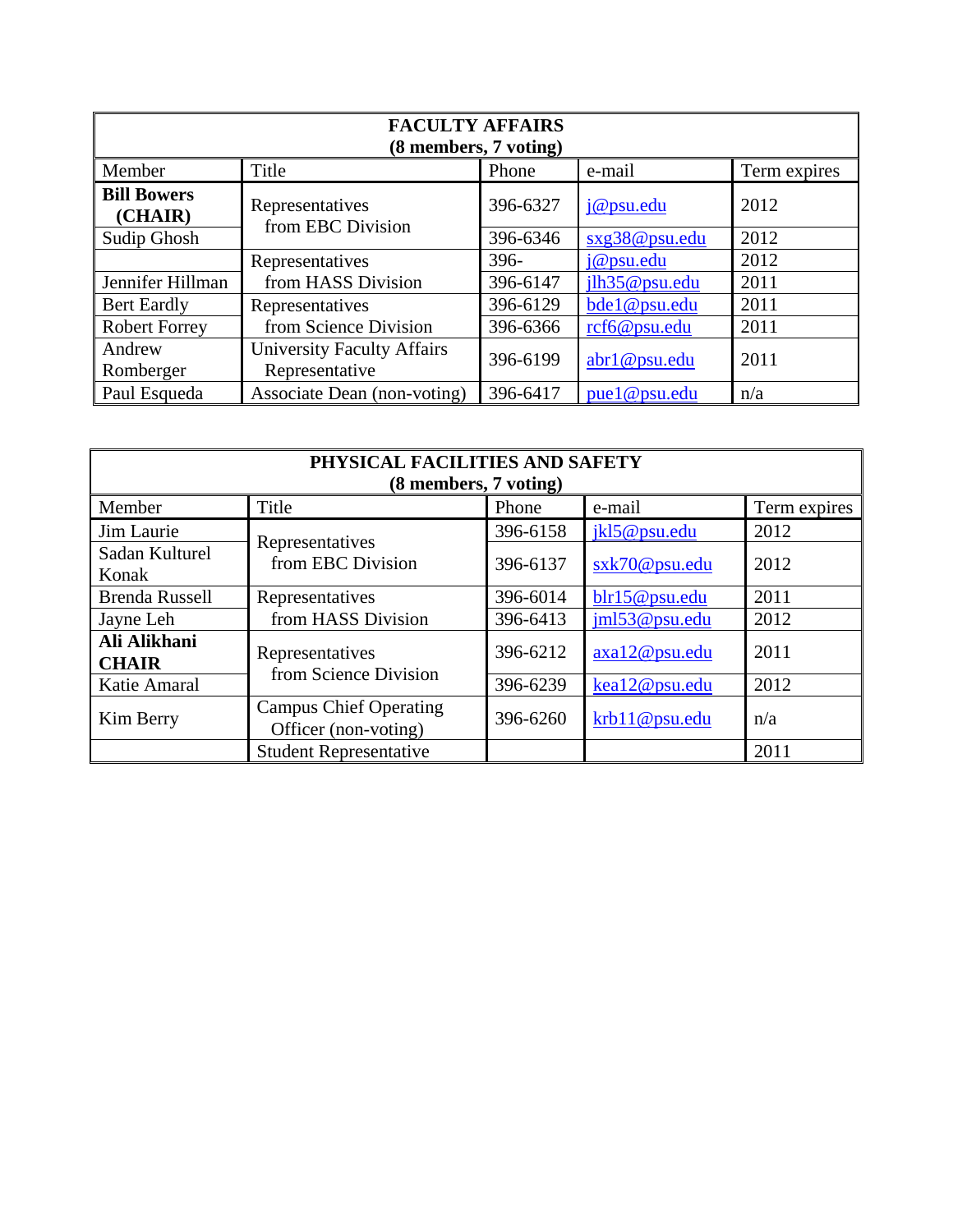| <b>STRATEGIC PLANNING AND BUDGET</b><br>(9 members, 7 voting) |                                                                      |          |                         |              |
|---------------------------------------------------------------|----------------------------------------------------------------------|----------|-------------------------|--------------|
| Member                                                        | Title                                                                | Phone    | e-mail                  | Term expires |
| Malika Richards                                               | Representatives                                                      | 396-6096 | mur12@psu.edu           | 2012         |
| Ju-Chi Huang                                                  | from EBC Division                                                    | 396-6454 | jxh74@psu.edu           | 2012         |
| Joanna Garner<br>(Fall 2010 only)                             | Representatives                                                      | 396-6099 | jkg122@psu.edu          | 2012         |
| Jennifer Dareneau                                             | from HASS Division                                                   | 396-6301 | $\text{irm371@psu.edu}$ | 2012         |
| <b>Bruce Hale</b><br><b>CHAIR</b>                             | Representatives<br>from Science Division                             | 396-6156 | bdh1@psu.edu            | 2011         |
| Lorena Tribe                                                  |                                                                      | 396-6187 | lut1@psu.edu            | 2012         |
| Dennis Mays                                                   | <b>Campus Chief Financial</b><br>Officer (non-voting)                | 396-6042 | dym9@psu.edu            | n/a          |
| Mary Lou<br>D'Allegro                                         | Planning, Research, and<br><b>Assessment Officer</b><br>(non-voting) | 396-6389 | mad23@psu.edu           | n/a          |
|                                                               | <b>Student Representative</b>                                        |          |                         | 2011         |

| <b>STUDENT LIFE</b><br>(9 members, 7 voting) |                                                                            |          |                           |              |
|----------------------------------------------|----------------------------------------------------------------------------|----------|---------------------------|--------------|
| Member                                       | Title                                                                      | Phone    | e-mail                    | Term expires |
| Abdullah Konak                               |                                                                            | 396-6310 | auk3@psu.edu              | 2012         |
| <b>Rungun Nathan</b>                         | Representatives<br>from EBC Division                                       | 396-6170 | rungun.nathan@ps<br>u.edu | 2012         |
|                                              | Representatives                                                            | 396-     | c@psu.edu                 | 2012         |
| Sandra Nevitt                                | from HASS Division                                                         | 396-6203 | snn2@psu.edu              | 2011         |
| <b>Mike Fidanza</b><br>(CHAIR)               | Representatives<br>from Science Division                                   | 396-6330 | maf100@psu.edu            | 2011         |
| <b>Bill Sutherland</b>                       |                                                                            | 396-6154 | wms3@psu.edu              | 2012         |
| <b>Blaine Steensland</b>                     | Director of Student Affairs<br>(non-voting)                                | 396-6066 | bes2@psu.edu              | n/a          |
| <b>Bruce Hale</b>                            | College Representative on<br>University Athletic<br>Committee (non-voting) | 396-6156 | bdh1@psu.edu              | n/a          |
| Mary Lou<br>D'Allegro                        | Planning, Research, and<br><b>Assessment Officer</b><br>(non-voting)       | 396-6389 | mad <sub>23@psu.edu</sub> | n/a          |
| Lisa Deibler                                 | <b>Berks Athletic Director</b>                                             | 396-6162 | lkd13@psu.edu             |              |
|                                              | <b>Student Representative</b>                                              |          |                           | 2011         |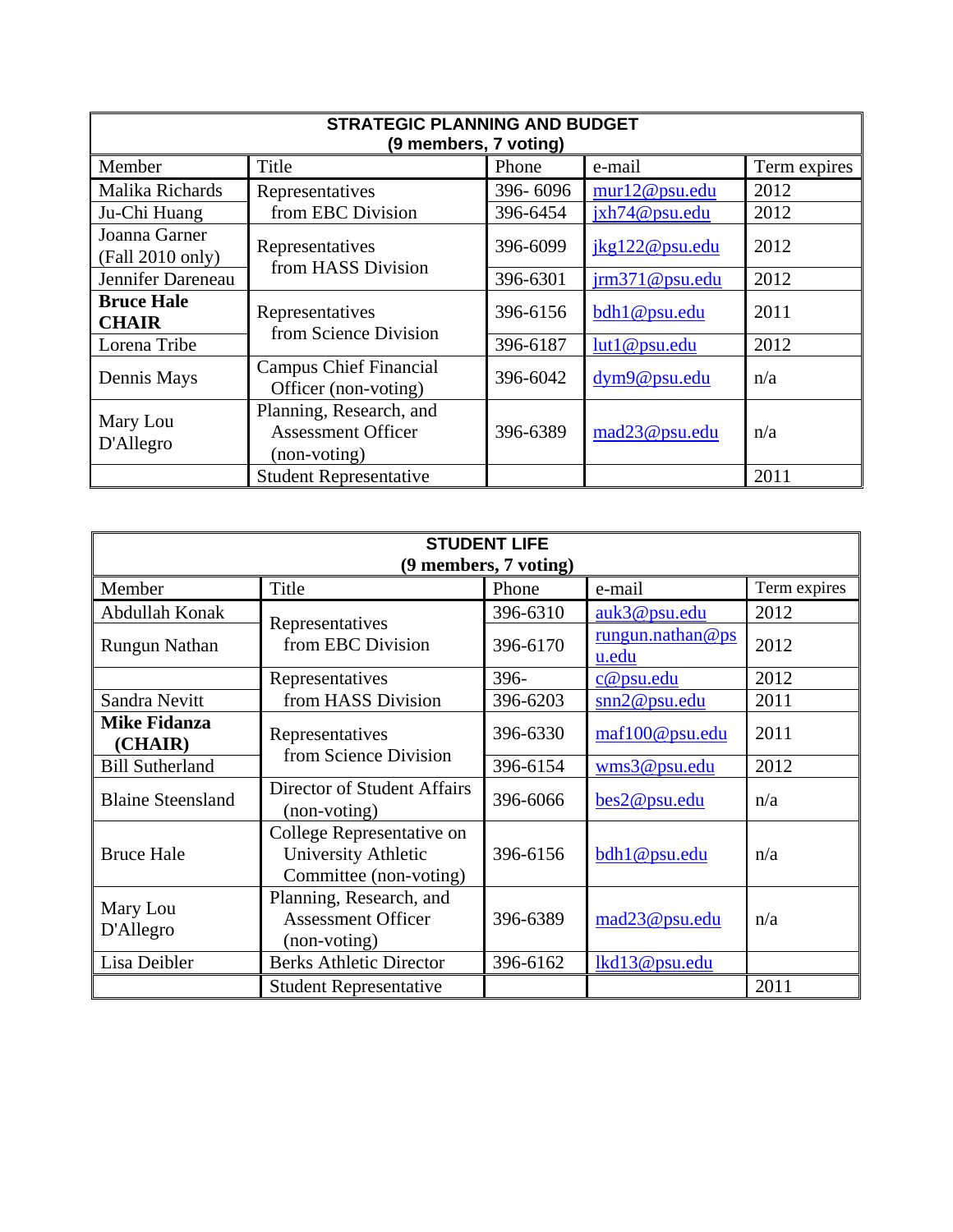# **Appendix D**

# **Committee Charges, Penn State Berks Senate, 2010-2011**

(Approved by the Berks Senate Executive Committee, June, 2010 except for blue type)

Committee Chairs are expected to report directly to the Senate. Specifically, all Committee Chairs are required to submit to the Berks Senate a mid-year progress report and an end of the year progress report as is being practiced by the University Faculty Senate. Reports should be submitted to the Secretary of the Berks Senate, Eric Lindsey, ewl10@psu.edu. *All items that need Senate approval must be presented as a Legislative report and must include a motion.*  Motions will be discussed and voted on by Senate. Unless otherwise specified, the reports below should be considered Informational Reports. Any committee can decide to create an Advisory or Legislative report.

# **Executive Committee**

Review and possibly amend the Constitution/Standing Rules regarding non-participating members of committees.

Review, amend and/or propose a policy regarding wearing of pin, stoles, etc. at commencement. A legislative report is needed at the September Meeting

### **Academic Affairs**

Draft a policy for students who have not completed a FYS/FYEP after 2 semesters at Berks and provide a legislative report to the Senate.

Review the Berks Common Reading program as well as student assessment of the program and recommend legislation.

With input from interested faculty, review with the Associate Dean the feasibility of starting additional programs. Consider also the feasibility of working in partnership with other campuses to offer online courses for such majors. Provide an informational report to the Senate.

# **Faculty Affairs**

Review the HR 23 Rainbow Sheets and the Faculty Activity Reports as they relate to the reporting of Undergraduate Research and attempt to reconcile the FAR with the Rainbow Sheets. Send an Information Report to the Berks Senate.

Review and revise the Berks Campus SRTE Policy taking into account the on line administration of the SRTE's and the impact on faculty FAR's.

Review with the Associate Dean the current Faculty Workload Policy to decide if it should state a maximum or a minimum (cf. Abington's workload policy). Provide a leglislative report to the senate for any changes.

# **Physical Facilities and Safety**

Revisit the policy for assigning faculty offices and propose legislation for Senate approval.

Review and provide an Information Report on General Safety concerns.